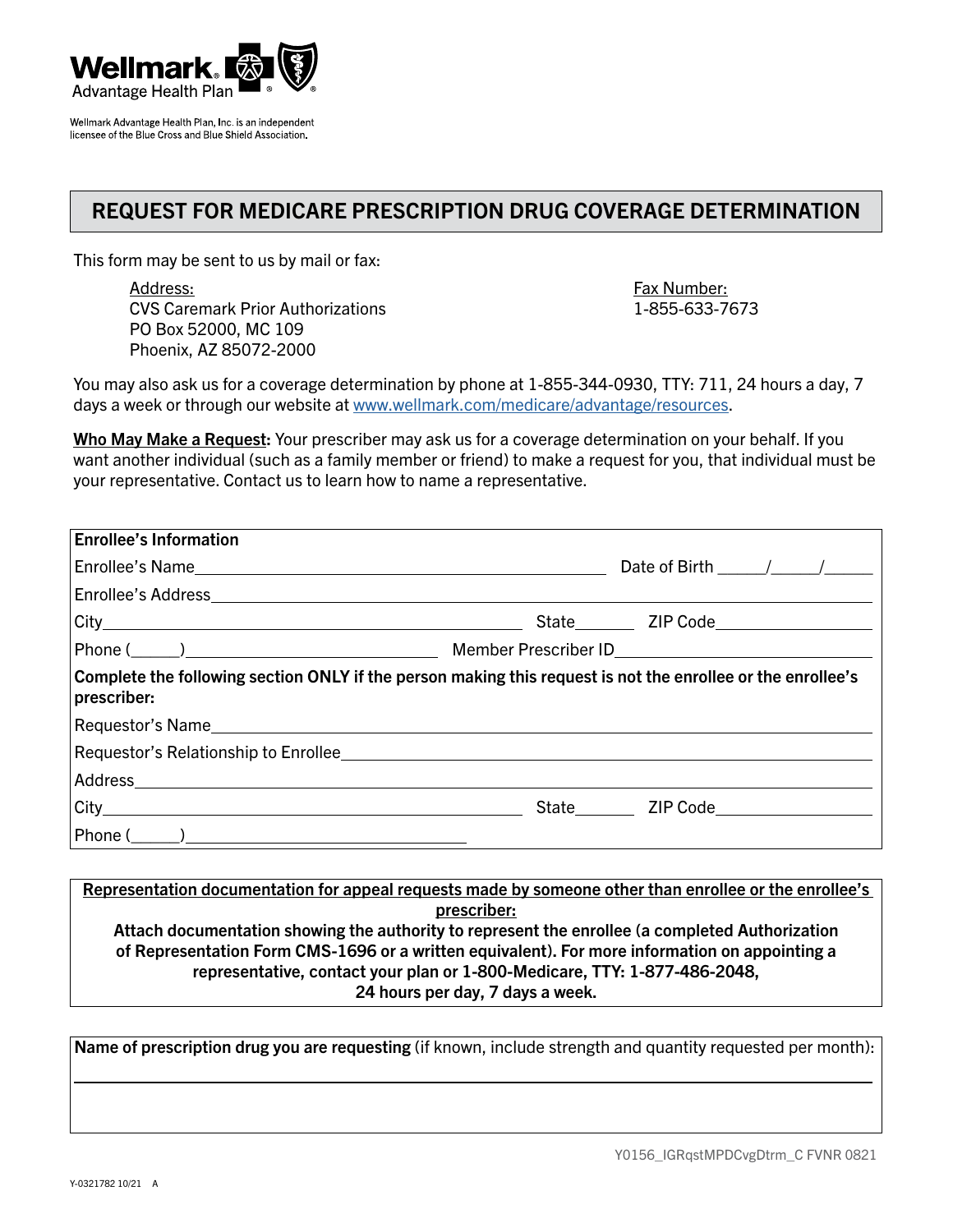| <b>Type of Coverage Determination Request</b>                                                                                                                                                                                    |
|----------------------------------------------------------------------------------------------------------------------------------------------------------------------------------------------------------------------------------|
| $\Box$ I need a drug that is not on the plan's list of covered drugs (formulary exception).*                                                                                                                                     |
| I have been using a drug that was previously included on the plan's list of covered drugs, but is being<br>removed or was removed from this list during the plan year (formulary exception).*                                    |
| $\Box$ I request prior authorization for the drug my prescriber has prescribed.*                                                                                                                                                 |
| $\Box$ I request an exception to the requirement that I try another drug before I get the drug my prescriber<br>prescribed (formulary exception). $*$                                                                            |
| $\Box$ I request an exception to the plan's limit on the number of pills (quantity limit) I can receive so that I can<br>get the number of pills my prescriber prescribed (formulary exception).*                                |
| $\Box$ My drug plan charges a higher copayment for the drug my prescriber prescribed than it charges for<br>another drug that treats my condition, and I want to pay the lower copayment (tiering exception). $\dot{\mathbf{r}}$ |
| $\Box$ I have been using a drug that was previously included on a lower copayment tier, but is being moved to or<br>was moved to a higher copayment tier (tiering exception) $\frac{*}{s}$                                       |
| $\Box$ My drug plan charged me a higher copayment for a drug than it should have.                                                                                                                                                |
| $\Box$ I want to be reimbursed for a covered prescription drug that I paid for out of pocket.                                                                                                                                    |
|                                                                                                                                                                                                                                  |

<span id="page-1-0"></span>\*NOTE: if you are asking for a formulary or tiering exception, your prescriber MUST provide a statement supporting your request. Requests that are subject to prior authorization (or any other utilization management requirement), may require supporting information. Your prescriber may use the attached "Supporting Information for an Exception Request or Prior Authorization" to support your request.

Additional information we should consider *(attach any supporting documents)*:

## Important Note: Expedited Decisions

If you or your prescriber believe that waiting 72 hours for a standard decision could seriously harm your life, health, or ability to regain maximum function, you can ask for an expedited (fast) decision. If your prescriber indicates that waiting 72 hours could seriously harm your health, we will automatically give you a decision within 24 hours. If you do not obtain your prescriber's support for an expedited request, we will decide if your case requires a fast decision. You cannot request an expedited coverage determination if you are asking us to pay you back for a drug you already received.

 $\Box$  CHECK THIS BOX IF YOU BELIEVE YOU NEED A DECISION WITHIN 24 HOURS (if you have a supporting statement from your prescriber, attach it to this request).

 $Sigma = \frac{1}{2}$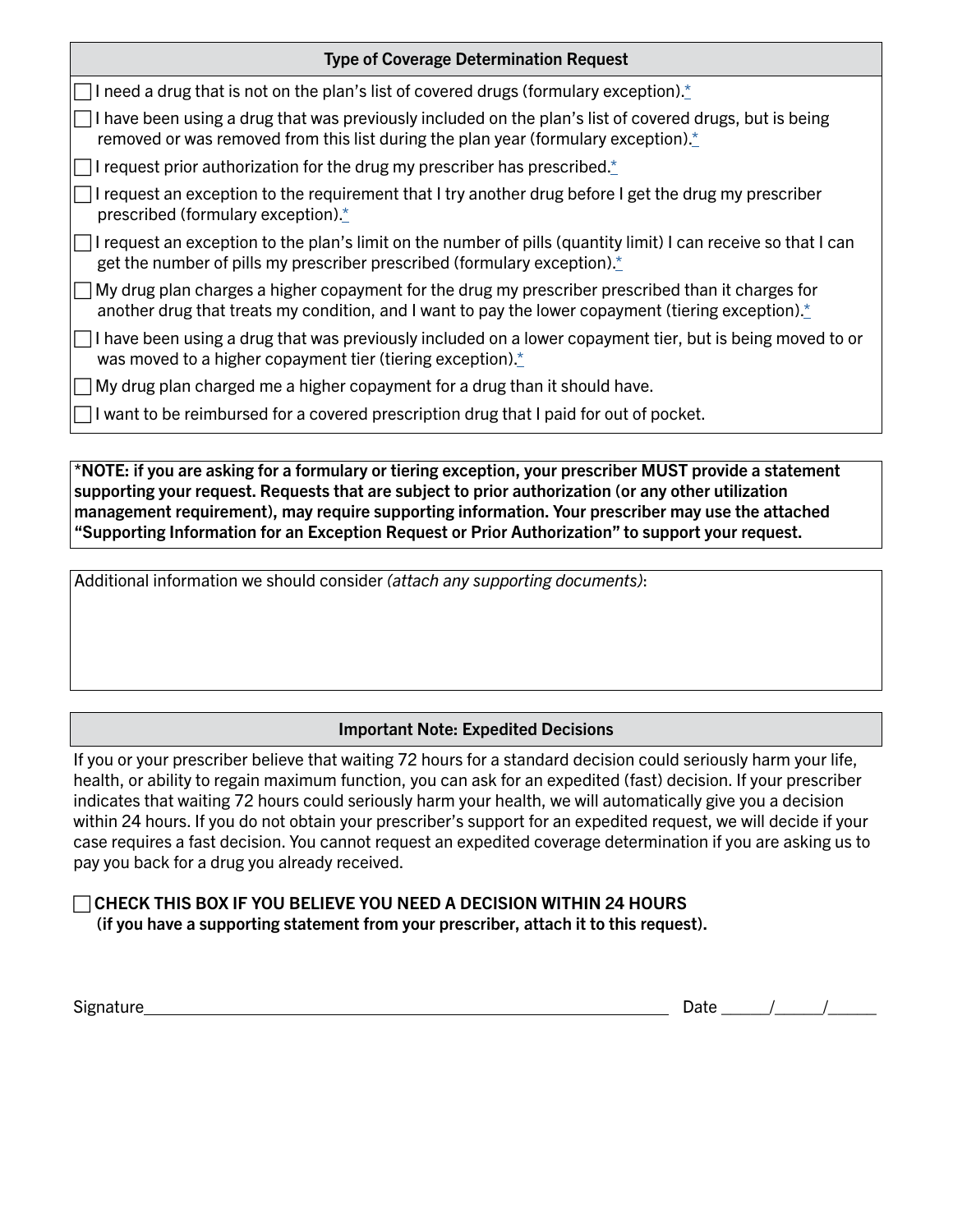## Supporting Information for an Exception Request or Prior Authorization

FORMULARY and TIERING EXCEPTION requests cannot be processed without a prescriber's supporting statement. PRIOR AUTHORIZATION request may require supporting information.

## $\Box$  REQUEST FOR EXPEDITED REVIEW: By checking this box and signing below, I certify that applying the 72 hour standard review timeframe may seriously jeopardize the life or health of the enrollee or the enrollee's ability to regain maximum function.

| <b>Prescriber's Information</b> |                                                                                                                |
|---------------------------------|----------------------------------------------------------------------------------------------------------------|
|                                 | Date of Birth / /                                                                                              |
|                                 |                                                                                                                |
|                                 | State ZIP Code ZIP Communications and the State State State State State State State State State State State St |
|                                 |                                                                                                                |
|                                 | Date $/$ /                                                                                                     |

| <b>Diagnosis and Medical Information</b>                                                                                                                                                                                                                                                                                       |                                          |            |                                                                            |  |  |  |
|--------------------------------------------------------------------------------------------------------------------------------------------------------------------------------------------------------------------------------------------------------------------------------------------------------------------------------|------------------------------------------|------------|----------------------------------------------------------------------------|--|--|--|
| Medication:                                                                                                                                                                                                                                                                                                                    | Strength and Route of<br>Administration: | Frequency: |                                                                            |  |  |  |
| Date Started:<br><b>NEW START</b>                                                                                                                                                                                                                                                                                              | <b>Expected Length of Therapy:</b>       |            | Quantity per 30 days:                                                      |  |  |  |
| Height/Weight:                                                                                                                                                                                                                                                                                                                 | Drug Allergies:                          |            |                                                                            |  |  |  |
| DIAGNOSIS - Please list all diagnoses being treated with the requested drug and<br>corresponding ICD-10 codes.<br>(if the condition being treated with the requested drug is a symptom e.g. anorexia, weight<br>loss, shortness of breath, chest pain, nausea, etc., provide the diagnosis causing the<br>symptom(s) if known) | ICD-10 Code(s)                           |            |                                                                            |  |  |  |
| Other RELEVANT DIAGNOSES:                                                                                                                                                                                                                                                                                                      |                                          |            | ICD-10 Code(s)                                                             |  |  |  |
| <b>DRUG HISTORY:</b> (for treatment of the condition(s) requiring the requested drug)                                                                                                                                                                                                                                          |                                          |            |                                                                            |  |  |  |
| <b>DRUGS TRIED</b><br>(if quantity limit is an issue, list unit<br>dose/total daily dose tried)                                                                                                                                                                                                                                | <b>DATES of Drug Trials</b>              |            | <b>RESULTS of previous drug trials</b><br>FAILURE vs INTOLERANCE (explain) |  |  |  |
|                                                                                                                                                                                                                                                                                                                                |                                          |            |                                                                            |  |  |  |
|                                                                                                                                                                                                                                                                                                                                |                                          |            |                                                                            |  |  |  |
|                                                                                                                                                                                                                                                                                                                                |                                          |            |                                                                            |  |  |  |
|                                                                                                                                                                                                                                                                                                                                |                                          |            |                                                                            |  |  |  |
| What is the enrollee's current drug regimen for the condition(s) requiring the requested drug?                                                                                                                                                                                                                                 |                                          |            |                                                                            |  |  |  |